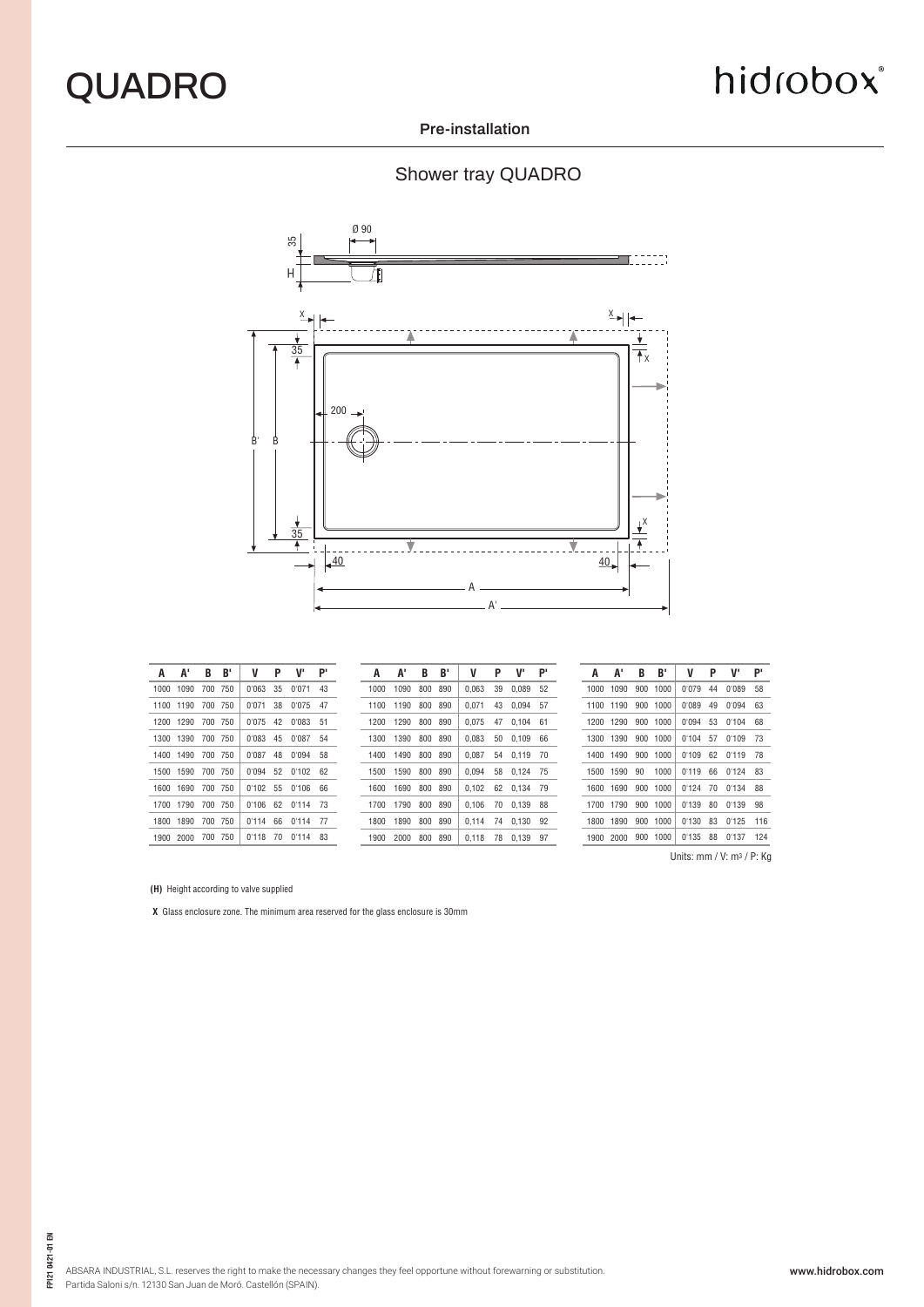# QUADRO **Installation**

# hidrobox®



#### **7.3 OPTION (C)**



ABSARA INDUSTRIAL, S.L. reserves the right to make the necessary changes they feel opportune without forewarning or substitution. Partida Saloni s/n. 12130 San Juan de Moró. Castellón (SPAIN).